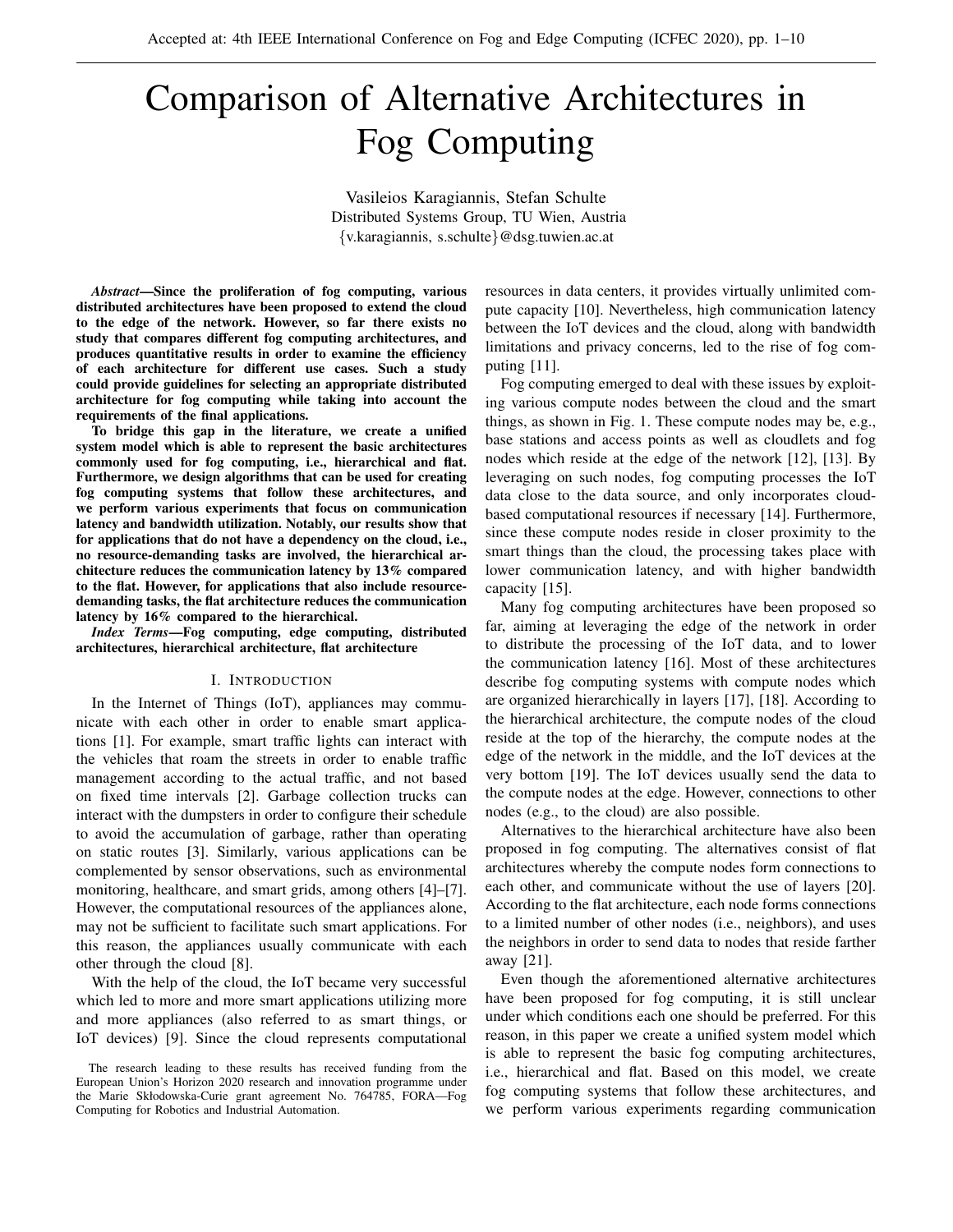

Fig. 1: Compute nodes in fog computing.

latency and bandwidth utilization. Along with the system model and the quantitative results which can be used for comparing the different architectures, our contributions also include a discussion of these results. This discussion provides guidelines for selecting an appropriate architecture based on the requirements of the final applications in mind.

The rest of this paper is organized as follows: Section II contains the utilized system model, and an analysis of the basic fog computing architectures. Consequently, Section III presents an implementation of these architectures, and provides experimental results which aim at highlighting the main differences regarding communication latency, and bandwidth utilization. Finally, Section IV presents a discussion of related work, and Section V concludes this paper.

## II. FOG COMPUTING ARCHITECTURES

This section aims at presenting hierarchical and flat architectures for fog computing. To this end, Section II-A provides a unified system model, and basic definitions which are used hereinafter. Afterwards, Sections II-B and II-C present hierarchical and flat architectures, respectively.

#### *A. System Model*

In this section, we design a system model which is based on basic principles from fog computing system models from the literature (cf. Section IV). However, compared to these models, our system model is designed to be able to represent various fog computing architectures. The basic building block of our model is a compute node. A compute node may reside in different parts of the network, i.e., at the edge of the network (e.g., in a cloudlet or a fog node), at the access network (e.g., in an access point or a base station), the core network (e.g., in a router or a gateway), or at the cloud (e.g., in a data center).

The compute nodes of the system are denoted as  $n_1, n_2, \ldots, n_N$ . The cloud is considered to be a compute node

which is different from the others, in that it is responsible for global coordination [9]. For this reason, the cloud is used as an entry point for other nodes to join. Since the cloud is used as an entry point, we assume that the cloud is the first compute node  $n_1$ . To distinguish it from the other compute nodes, the cloud node is also denoted as C.

As fog computing architecture, we define the manner whereby the compute nodes communicate with each other in order to process the data from the IoT devices [22]. In the hierarchical architecture, the participating compute nodes are organized hierarchically in layers, and each node communicates with the nodes of the adjacent layers. In the flat architecture, there are no layers. Instead, each node communicates with other nodes in a topology that resembles a mesh network [21]. Independently of the utilized architecture, all the IoT devices together, along with all the participating compute nodes, are referred to as a fog computing system.

In order to be able to represent both hierarchical and flat architectures with the same model, we use the notion of a neighborhood H. A neighborhood includes different compute nodes which are connected in a complete graph, i.e., each pair of compute nodes in a neighborhood is connected by an arc. These arcs represent the logical links among the nodes, and can be either weighted or unweighted. When the arcs are weighted, the values of the weights represent a proximity measure (e.g. hop count or round-trip time). When the arcs are not weighted, the compute nodes are agnostic of the exact proximity to other nodes. The compute nodes that belong to the same neighborhood are also referred to as neighbors. Neighborhoods can have up to  $m$  neighbors. Thus,  $m$  is a system parameter which can be used for changing the number of neighbors that each node can have.

An example of a hierarchical architecture is shown in Fig. 2a which shows nine compute nodes organized hierarchically in three layers with a maximum neighborhood size  $m$  that equals four. The compute node at the top of the hierarchy always belongs to only one neighborhood (e.g., C in Fig. 2a). By considering the hierarchy as a tree, the node at the top (i.e., the root of the tree) can also be regarded a parent, while the nodes below are children, e.g. in Fig. 2a,  $C$  is the parent, and  $n_2, n_3$ , and  $n_4$  are children. Each one of the nodes in the middle layers belongs to two neighborhoods. One neighborhood includes the parent and siblings (i.e., same parent), e.g.,  $n_2$  belongs to a neighborhood that also includes  $C$ ,  $n_3$  and  $n_4$ . The other neighborhood includes children, e.g.,  $n_2$  belongs to a neighborhood that also contains  $n_5$  and  $n_8$ . Finally, the nodes at the edge of the network which reside at the leaves of the hierarchy, belong to only one neighborhood in which they are children. For example, as shown in Fig. 2a, each one of the nodes  $n_5, n_8, n_6, n_9$ , and  $n_7$  belong to only one neighborhood.

In the flat architecture, the number of neighborhoods that a node can belong to, is not limited [21]. Furthermore, in this architectural style, there are no parents, siblings, and children because the architecture no longer resembles a tree. Instead, every node that belongs to more than one neighborhoods, is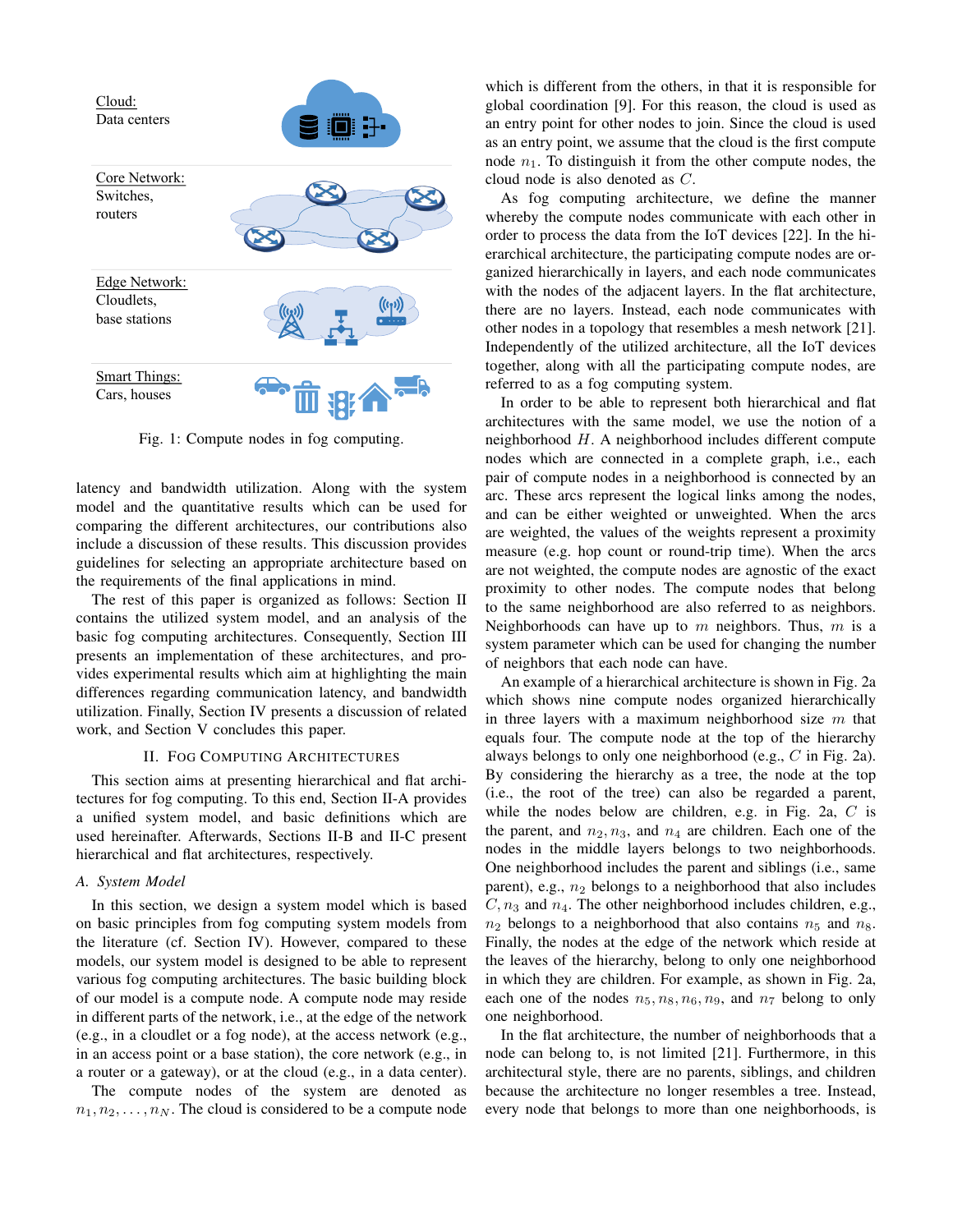

Fig. 2: Fog computing systems according to different architectures (with neighborhood size that equals four).

also referred to as a liaison. For instance, in Fig 2b which shows nine compute nodes which are organized according to the flat architecture,  $C$  and  $n_4$  are liaisons. Liaisons are necessary because they are used for propagating data from one neighborhood to the other(s). Thus, every neighborhood needs to have at least one liaison so that the IoT data can be propagated to the other neighborhoods, and consequently to the rest of the fog computing system. Notably, in contrast to the hierarchical architecture which expands downwards, the flat architecture can expand towards any direction.

Independently of the utilized architecture, the compute nodes of a fog computing system need to host various applications in order to process the IoT data. To achieve this, we assume an application model which is based on a widely used model for fog computing from the literature [23]. Every application consists of tasks. Each task can have different latency requirements based on the functionality of the corresponding application. For this reason, a task can be either delay-sensitive (e.g., for augmented reality applications) or delay-tolerant (e.g., for analytics). The delay-sensitive tasks are usually deployed on the compute nodes close to the IoT devices so that the IoT data can be processed with low communication latency. The delay-tolerant tasks, on the other hand, can be deployed on any compute node including the cloud.

In this model, the flow of the data starts from the IoT devices which integrate sensors (that generate IoT data), and send the IoT data to the compute nodes in proximity for processing. If the processing cannot take place because these nodes are busy (i.e., the nodes do not have enough available computational resources), the nodes forward the IoT data to their neighbors. If the neighbors cannot process the data either, then the data is propagated to another neighborhood. This is done as follows: In the hierarchical architecture, if the data cannot be processed within a neighborhood, the parent node propagates the data to the other neighborhood that it belongs to. This results in propagating the data upwards the hierarchy. In the flat architecture, a liaison node is responsible for propagating the data to the other neighborhood(s) that it belongs to. This process continues for as long as the nodes are busy, and until the data reaches the cloud which is always able to process the IoT data due to having virtually unlimited computational resources [10].

There are various placement algorithms in the literature for placing the tasks of an application on compute nodes that span from the cloud to the edge of the network (e.g., [24], [25]). Notably, such approaches usually require the graph of the compute nodes (i.e., the neighborhoods) as input. Thus, our work can be considered complementary to application placement approaches.

## *B. The Hierarchical Architecture*

According to the hierarchical architecture, the participating compute nodes are organized in two, three, or more layers. Commonly, the nodes that reside at the edge of the network close to the IoT devices, are placed at the lowest layer, and are only able to provide limited computational resources [26]. For this reason, the IoT data can be processed there with low communication latency although, resource-demanding processing might not be possible on these nodes. Nevertheless, while the IoT data is propagated upwards the hierarchy (as discussed in Section II-A), nodes with more computational resources are found, but the communication latency increases as well. Due to having the IoT devices send the data to the compute nodes of the closest proximity, which integrate limited computational resources, this architecture becomes appropriate for applications with tasks that are not resource-demanding, and require low communication latency. Nevertheless, there have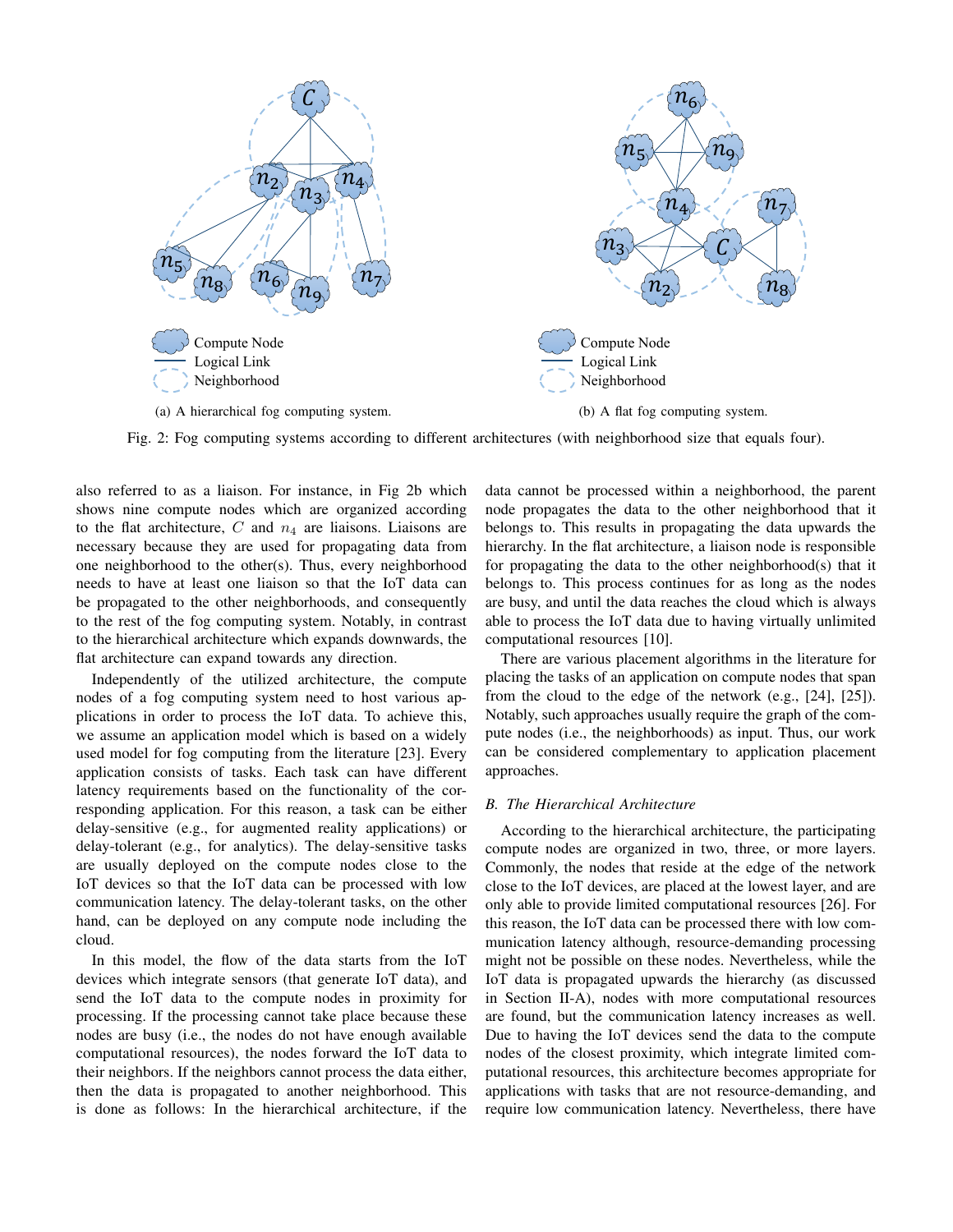# Algorithm 1: HNP

|        | 1 joinHierarchical(computeNode $C$ ){         |  |  |  |  |  |
|--------|-----------------------------------------------|--|--|--|--|--|
|        | 2 joinResponse = joinRequest $(C)$            |  |  |  |  |  |
|        | 3 if joinResponse == $\varnothing$ then       |  |  |  |  |  |
|        | $H_{new}$ add(this, C)<br>$4 \mid$            |  |  |  |  |  |
|        | $\mathfrak{s}$   $H_{new}$ update Neighbors() |  |  |  |  |  |
|        | 6 else if $joinResponse == H$ then            |  |  |  |  |  |
|        | $H$ .add(this)<br>$7 \mid$                    |  |  |  |  |  |
|        | $\mathbf{g}$   <i>H</i> .updateNeighbors()    |  |  |  |  |  |
|        | 9 else if $joinResponse == n$ then            |  |  |  |  |  |
| 10     | I<br>joinHierarchical $(n)$                   |  |  |  |  |  |
|        | 11 end                                        |  |  |  |  |  |
| $12$ } |                                               |  |  |  |  |  |
|        |                                               |  |  |  |  |  |

also been approaches that try to improve the management of the available computational resources by placing the tasks on compute nodes at the edge and in the cloud selectively [27].

To represent the hierarchical architecture in fog computing, we design HNP (Hierarchical architecture No Proximity) which is described in Algorithm 1, and can be used for organizing the participating compute nodes in layers. This algorithm can represent hierarchical architectures of any number of layers, because the number of layers of the resulting fog computing system, depends on the number of the participating compute nodes. Notably, HNP is proximity agnostic. This means that the neighborhoods are represented by unweighted graphs, and that the nodes know their neighbors, but not their exact proximity [28].

In the following, we describe how HNP operates. To make HNP more comprehensible, Algorithm 1 explains the steps of the algorithm from the perspective of a new compute node that requests to join the fog computing system, i.e., a new node that wants to be added to a neighborhood in order to contribute to the processing of the IoT data. In this algorithm, each new node  $n_{new}$  joins through C which guides  $n_{new}$  to a suitable neighborhood.

Specifically, Algorithm 1 works as follows: Initially, there is only one compute node  $C$  which is the root node (cf.  $C$ in Fig. 2a), and acts as the entry point to the fog computing system (Line 1), as discussed in Section II-A. Upon request,  $C$  examines the number of nodes in the neighborhood that contains children. If this neighborhood is empty, then the response of C is empty (Line 3), and this triggers  $n_{new}$  to create a new neighborhood, add  $n_{new}$  and C (Line 4), and then notify the neighbors (Line 5) about the arrival of  $n_{new}$ (in this case, there is only one neighbor, i.e.,  $C$ ). This means that  $n_{new}$  is added as the first child of C.

If the neighborhood that contains the children of  $C$  is not empty, and the current size is smaller than  $m$ , then the response of C contains this neighborhood (Line 6). Then,  $n_{new}$  adds the nodes of this neighborhood as neighbors (Line 7), and also notifies these neighbors about the arrival of  $n_{new}$  (Line 8) so that they can add  $n_{new}$  as a neighbor. This means that  $n_{new}$ is added as a child of  $C$  to a preexisting neighborhood.

Finally, if the neighborhood which includes the children of  $C$  is at capacity, i.e., this neighborhood contains  $m$  neighbors, then the response of  $C$  contains the address of one of its children n (Line 9), to be used by  $n_{new}$  in a new join request (Line 10). In this case,  $n_{new}$  requests to join the fog computing system again using  $n$ , and the same process repeats until  $n$ accepts  $n_{new}$  as a child.

In order to decide which child should be selected in a new join request (Line 10), the parent node uses a cyclic counter with values that correspond to the children. This means that each child is selected interchangeably, which results in a hierarchy that grows in breadth before growing in depth. Notably, Fig. 2a shows a fog computing system which includes new compute nodes that have joined the system sequentially, i.e., C is the first,  $n_2$  is the second,  $n_3$  is the third, and so on. Thus, based on the cyclic counter, the first three nodes that join, i.e.,  $n_2, n_3$ , and  $n_4$  become children of C, and after that, each new node becomes a child of  $n_2, n_3$ , and  $n_4$ interchangeably. The reason we do this is that if the number of nodes between each leaf and the cloud is the same, then the processing from the IoT devices can be distributed evenly among the compute nodes of the system. For instance in Fig. 2a, each path from the edge to the cloud includes three compute nodes (e.g.,  $n_5$ ,  $n_2$ , and C).

In order to consider proximity in the hierarchical architecture, each new node measures the proximity to existing nodes, and joins the neighborhood which contains the nodes of the closest proximity. In Algorithm 1 for example, instead of having C decide which node should be used for new join requests (Line 10),  $n_{new}$  can decide based on proximity. To achieve this, when the neighborhood of children is at capacity (Line 9),  $n_{new}$  receives all these children, and decides which one to join (Line 10), after measuring the proximity to each child (e.g., using hop count). Notably, when proximity is considered, instead of sending the IoT data directly upwards the hierarchy, it is possible to send the data to the neighbors on a spanning tree. This can reduce the bandwidth utilization [21]. In Fig. 2a for example, instead of sending data from  $n_5$  to  $n_2$ directly, it has been shown that sending the data to  $n_2$  through  $n_8$  might be more efficient due to the potential difference in the bandwidth capacity of the paths. By following these adaptations it is possible to implement an algorithm which results in a hierarchical architecture with proximity awareness, i.e., HWP (Hierarchical architecture With Proximity). Such an algorithm is realized in Section III for comparison reasons.

#### *C. The Flat Architecture*

Similar to the hierarchical, in the flat architecture the cloud is considered to be the initial entry point to the fog computing system, and may also be used as a global point of coordination. However, in contrast to the hierarchical, in the flat architecture any existing compute node of the system can be used as an entry point. As a result, the neighborhoods are formed based on the nodes that are used as entry points, and may consist of nodes with very diverse capacities [21]. Consequently, when the liaisons propagate the IoT data, this data does not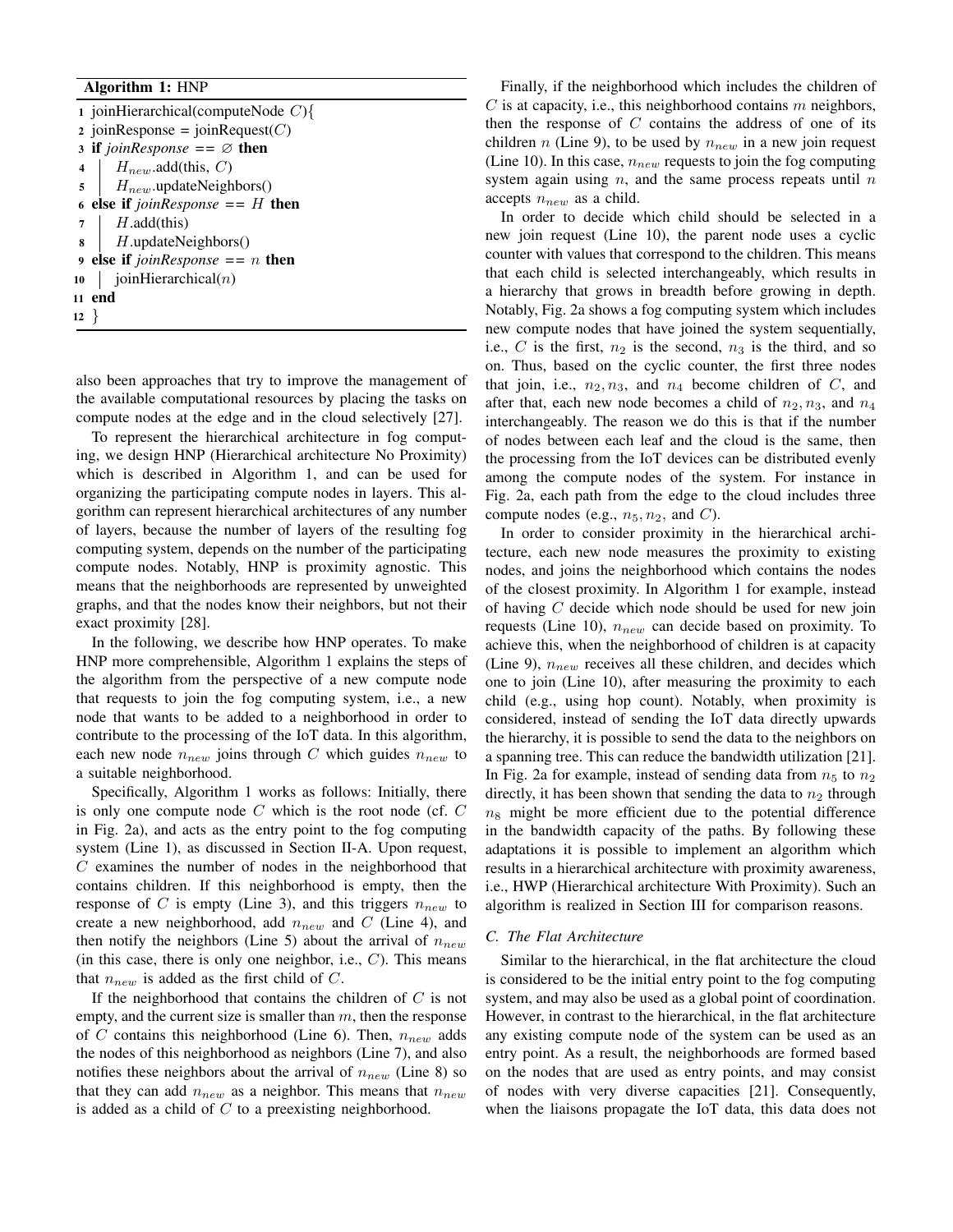# Algorithm 2: FNP

1 joinFlat(computeNode  $n_{ep}$ ){ 2 joinResponse = joinRequest $(n_{ep})$ 3 if  $\mathit{joinResponse} == \emptyset$  then 4 |  $H_{new}$ .add(this,  $n_{ep}$ )  $5 \mid H_{new}.updateNeighbors()$ <sup>6</sup> else if *joinResponse ==* H then  $7$  |  $H.add(this)$  $\bf{8}$  | H.updateNeighbors() 9 end <sup>10</sup> }

necessarily head towards the cloud (which is the case in the hierarchical architecture as discussed in Section II-B). Thus, the assumption that more computational resources are found when the IoT data is propagated to other neighborhoods, as discussed in Section II-B, does not hold anymore.

In order to organize the compute nodes of a fog computing system in a flat architecture without proximity awareness, we design FNP (Flat architecture No Proximity). The steps of FNP are shown in Algorithm 2 which explains the algorithm from the perspective of a new compute node that requests to join the fog computing system. In this algorithm, each new compute node  $n_{new}$  joins through a node that acts as the entry point  $n_{ep}$  to the fog computing system, which can be any preexisting node of the system (initially, it is  $C$ ).

Upon request (Line 1),  $n_{ep}$  examines the neighborhoods that it belongs to. If all of these neighborhoods are at capacity (or  $n_{ep}$  does not belong to any neighborhoods),  $n_{ep}$  sends back an empty response (Line 3). The empty response triggers  $n_{new}$ to create a new neighborhood, to add  $n_{new}$  and  $n_{ep}$  (Line 4), and to notify  $n_{ep}$  about the arrival of  $n_{new}$  (Line 5). This means that  $n_{new}$  is added as the first neighbor of  $n_{ep}$  in a neighborhood that includes only  $n_{new}$  and  $n_{ep}$ . More nodes can be added to this neighborhood upon request, and until the size of the neighborhood reaches m. If  $n_{en}$  belongs to a neighborhood which is not at capacity,  $n_{ep}$  sends back a response that contains this neighborhood (Line 6). Then,  $n_{new}$ adds the nodes of this neighborhood as neighbors (Line 7), and notifies the neighbors about the arrival of  $n_{new}$  (Line 8). This means that  $n_{new}$  is added to a preexisting neighborhood of  $n_{ep}$ .

In order to make the compute nodes that follow the flat architecture aware of the proximity of their neighbors, each node needs to take proximity measurements (e.g., using hop count). To achieve this, the following adaptations are required. After  $n_{new}$  requests to join, the compute node which acts as the entry point  $n_{ep}$ , may send back a response with a neighborhood (Line 6). In case  $n_{ep}$  belongs to many neighborhoods, then  $n_{ep}$  sends a response which contains all of these neighborhoods. This allows  $n_{new}$  to take proximity measurements, and to select the neighborhood that contains the neighbors of the closest proximity. By doing this, an algorithm which results in a flat architecture with proximity awareness can be created, i.e., FWP (Flat architecture With Proximity). We implement FWP in Section III for comparison purposes.

Notably, the layout of a fog computing system created using FNP depends on the nodes that are used as entry points. For instance, in Fig. 2b only the nodes  $n_4$  and C have been used as entry points. This is why all the other nodes are gathered around  $n_4$  and C. Additionally, since new neighborhoods always include  $n_{ep}$  and  $n_{new}$ , and because  $n_{new}$  does not belong to other neighborhoods (since  $n_{new}$  is new), only  $n_{ep}$ can become a liaison. Thus, not using specific nodes as entry points ensures that these nodes will not become liaisons. This can be useful for scenarios with resource-constrained compute nodes which may have enough computational resources to process the IoT data, but not enough to also propagate the data to other neighborhoods.

### III. EVALUATION

In order to build hierarchical and flat fog computing systems as discussed in Sections II-B and II-C, we implement a prototype of the proposed algorithms in Java. The source code of the prototype along with the code used for this evaluation, and the produced numerical results, can be found in the project repository [29]. By using this prototype, it is possible to build testbeds with various compute nodes that communicate with each other either hierarchically or based on the flat architecture, as discussed in Section II.

To evaluate the different architectures and produce representative results which apply to the general case, rather than individual deployments, we perform extensive simulations. Since alternative fog computing simulators assume hierarchical organization among the compute nodes [30], such simulators are not suitable for flat architectures. For this reason, along with the prototype, we also build a simulator which we use for this evaluation. This simulator can be used for performing experiments with a configurable number of compute nodes which form both hierarchical and flat fog computing systems.

As discussed in Section II, the examined approaches are: the hierarchical HNP (no proximity) and HWP (with proximity), and the flat FNP (no proximity) and FWP (with proximity). Since all of these approaches were introduced with a neighborhood size that equals four (as shown in Figs. 2a and 2b), we keep the same neighborhood size in order to make the resulting fog computing systems more comprehensible. Nevertheless, different neighborhood sizes have also been examined in preliminary experiments, and exhibit similar behavior.

In order to perform experiments, first we emulate a fog computing environment. To do this, we build a network that consists of multiple connected access points, and resembles the Internet topology, as shown in Fig. 3. Then, we use the nodes of this network as compute nodes. Notably, to take into account the various network nodes of the infrastructure which do not take part in the processing of the data, we consider only the nodes with one arc as compute nodes. The others (i.e., the access points) are considered as nodes of the infrastructure, and are only accounted for when measuring proximity based on hop count.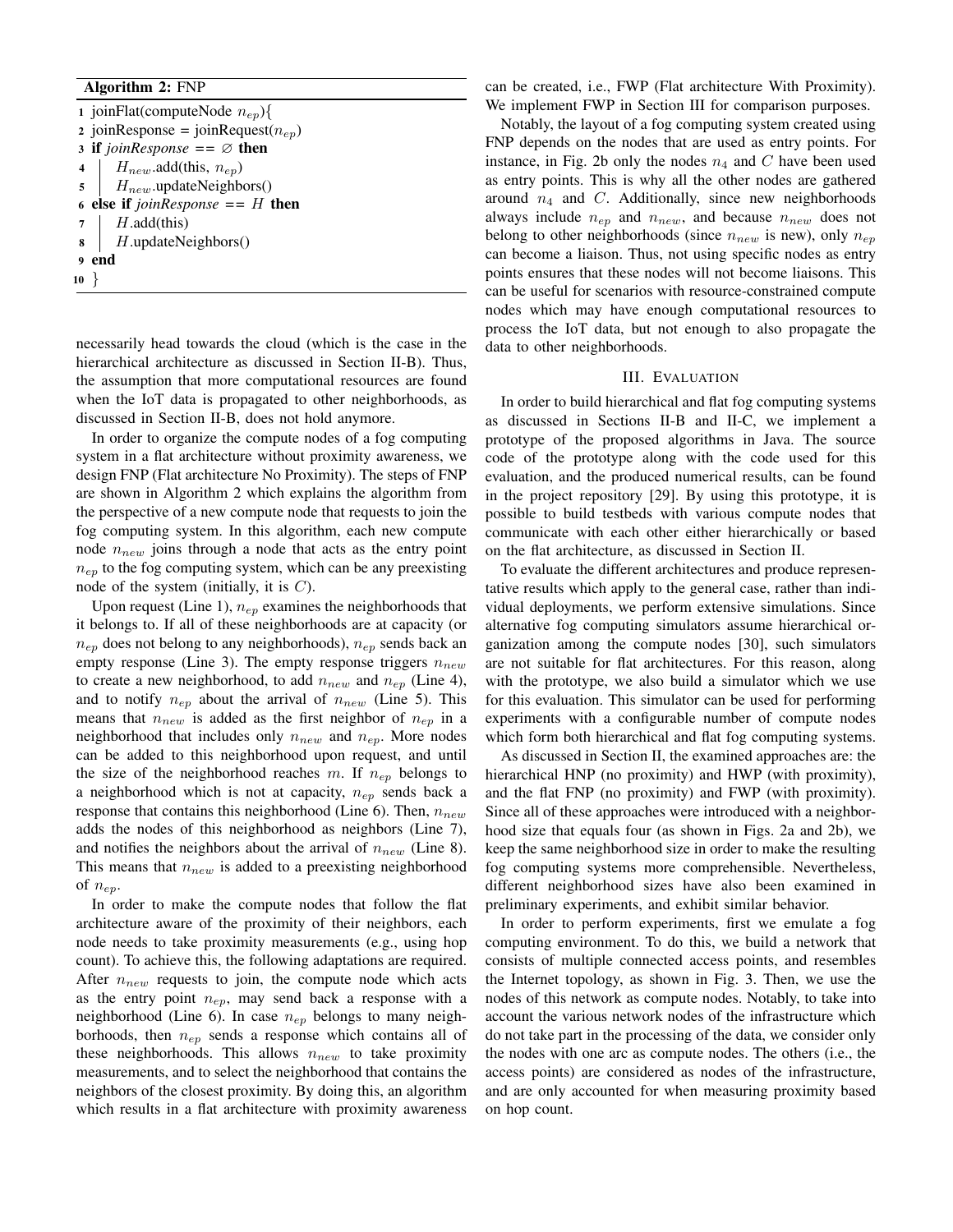

Fig. 3: Example of a generated network with 500 compute nodes.

Based on this setup, we perform 30 experiments with 500 compute nodes for each one of the different approaches (i.e., HNP, FNP, HWP, and FWP). These numbers allow us to capture the general behavior of the system according to the different architectures. For each experiment, we create a randomly generated underlying network (such as the network shown in Fig. 3) using the uniform distribution. The experiments we conduct for this evaluation produce results regarding communication latency, which are presented in Section III-A, and results regarding bandwidth utilization, which are presented in Section III-B. Afterwards, we provide a discussion of these results in Section III-C.

#### *A. Experimental Results: Communication Latency*

To examine the communication latency in each one of the architectures, we measure the number of hops among neighbors. We assume that the number of hops between two compute nodes is an indicator of proximity, and that proximity



Fig. 4: Proximity of the neighbors (in hops).

can be associated with communication latency. To count the hops, we initiate the transmission of a message from the cloud to its neighbors. Each neighbor that receives this message repeats the transmission to its neighbors until the message is spread epidemically to all the compute nodes. Each time the message is sent to a neighbor, we count the number of hops of the path between the sender and the receiver. For each one of the examined fog computing architectures, we repeat this experiment 30 times in randomly generated networks, and we plot the number of hops of all the paths in Fig. 4. The average and the standard deviation of these values, are shown in Table I.

The average proximity among the neighbors in HNP is similar to FNP, and is approximately 6 hops. When taking into account the proximity among the compute nodes, the average proximity drops for both the hierarchical and the flat architecture. However, in HWP the average proximity drops to 4.41 hops, while in FWP the average proximity drops to 5.07 hops. This means that considering proximity reduces the communication latency among neighbors by approximately 28% in the hierarchical architecture, and by approximately 16% in the flat architecture. Furthermore, we notice that in HWP the average proximity is approximately 13% less than in FWP.

As indicated by Fig 4, the communication latency in HWP and FWP is reduced compared to HNP and FNP. The reason for this is that, as discussed in Sections II-B and II-C, in HWP and FWP the new compute nodes select neighbors according to proximity measurements. Furthermore, we note that in HWP the communication latency is lower than in FWP. This happens because in the hierarchical architecture, the join request of a new compute node can be propagated downwards the hierarchy, until a neighborhood with nearby nodes is found. In FWP on the other hand, a new compute node examines the neighborhoods around the entry point, rather than exploring other neighborhoods of the system. Thus, the search space in FWP is smaller than in HWP, and the candidate neighborhoods are fewer. This reduces the chances of finding a neighborhood with compute nodes in proximity.

Apart from the proximity among the neighbors, we also measure the proximity of the cloud, which is considered as an indicator of the communication latency required to reach the cloud. This is an important metric because fog computing operates on a cloud-to-thing continuum which means that interactions with the cloud are likely. Such interactions occur mainly when the compute nodes at the edge or close to the edge of the network, do not have enough computational

TABLE I: Average and standard deviation of the proximity values in Fig. 4.

|           | <b>HNP</b> | <b>FNP</b> | <b>HWP</b> | FWP  |
|-----------|------------|------------|------------|------|
| Average   |            |            |            |      |
| Value     | 6.16       | 6.05       | 441        | 5.07 |
| Standard  |            |            |            |      |
| Deviation | 1.49       | 1.47       | 1.69       | 1.54 |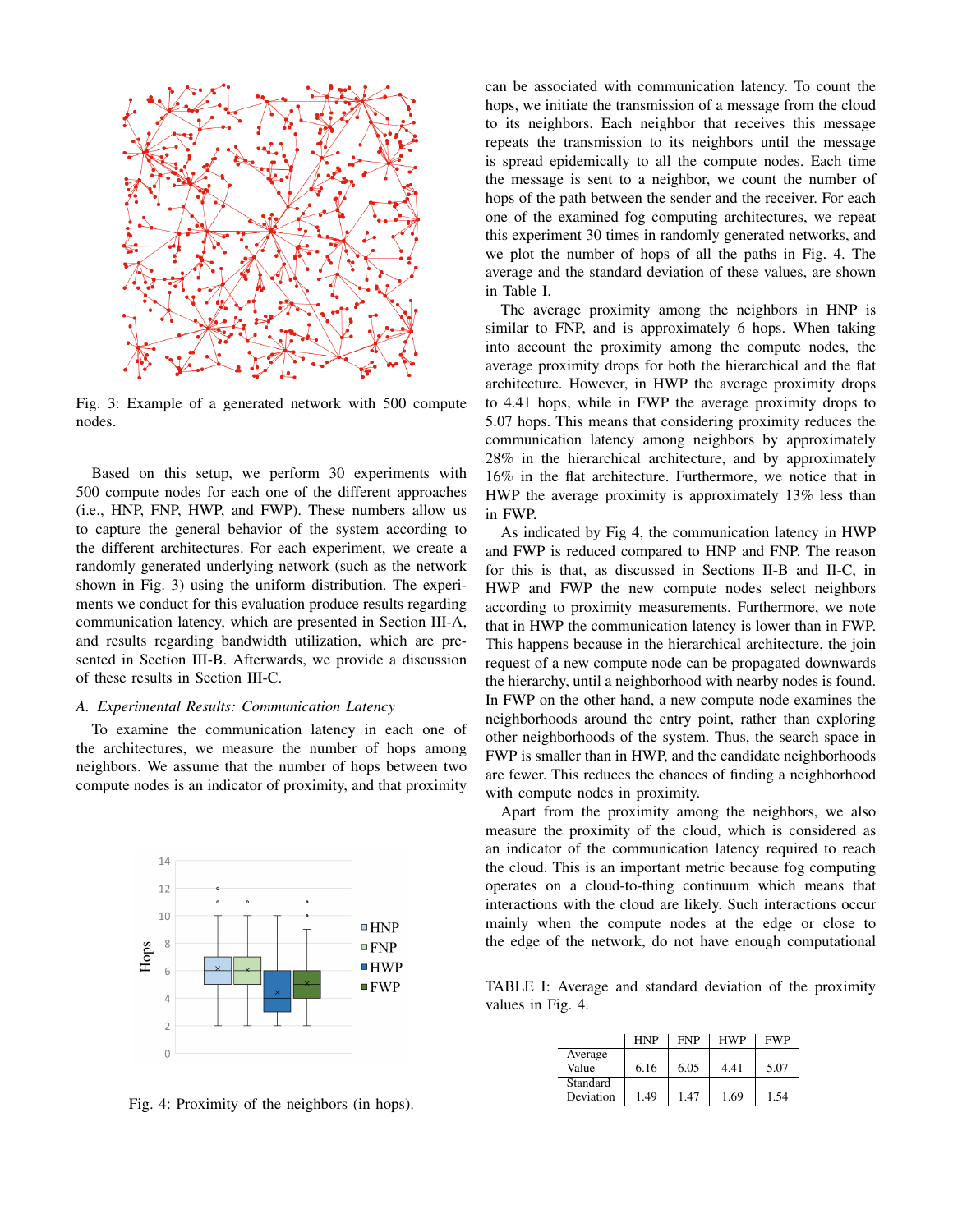

Fig. 5: Proximity of the cloud (in hops).

resources to process the IoT data. To examine this communication latency in each architecture, we count the number of hops between the cloud and the compute node at the edge, which resides the farthest away. To do this, we send a message from the cloud to all the other compute nodes. Then, we count the hops to reach each one of these nodes, and we find the maximum number of hops. This number corresponds to the node which resides the farthest away. We repeat this experiment 30 times in randomly generated networks for each architecture, and we plot the results in Fig. 5. The average and the standard deviation of these values are shown in Table II.

The average proximity of the cloud in HNP is 82.5 hops, and is slightly lower than in FNP (85.93 hops). When considering the proximity among the nodes, the proximity of the cloud in HWP increases to 126.23, which is approximately 35% more than HNP. Finally, when taking into account the proximity of the nodes in FWP, the proximity of the cloud increases to 105.63 which is approximately 19% higher than FNP, and approximately16% lower than HWP.

Surprisingly, according to Fig. 5, the proximity of the cloud increases when taking into account the proximity among the nodes. The reason that this happens is that in architectures that consider proximity, the compute nodes tend to form longer paths to reach the cloud. In Fig. 4, we notice that HWP provides the lowest proximity among neighbors. This is achieved by placing many nodes between the cloud and the edge of the network, which reduces the latency to reach the neighbors. However, this also means that in order to send a message from a compute node at the edge of the network to the cloud, this message has to go through more neighbors. Thus, the path from the edge to the cloud includes more nodes, increasing the communication latency to the cloud.

Moreover, in Fig. 5 we note that the communication latency to reach the cloud in FWP is lower than HWP. The reason for this is that as shown in Fig. 4, HWP manages to place neighbors close to each other, but creates longer paths to the cloud. FWP still reduces the communication latency among the neighbors compared to FNP, but not as much as HWP.

TABLE II: Average and standard deviation of the proximity values in Fig. 5.

|                       | HNP  | <b>FNP</b> | <b>HWP</b> | FWP    |
|-----------------------|------|------------|------------|--------|
| Average<br>Value      | 82.5 | 85.93      | 126.23     | 105.63 |
| Standard<br>Deviation | 4.3  | 9.01       | 13.81      | 16.27  |

As a result, the paths are not as long as in HWP, and the communication latency to reach the cloud is lower. Hence, we note that there is a trade-off between low proximity to the neighbors, and low proximity to the cloud.

#### *B. Experimental Results: Bandwidth Utilization*

To measure the bandwidth utilization among the different architectures, we perform the following experiment: We send a message from the cloud to all the other nodes, and we count the number of hops traveled until all the nodes receive this message. This is considered as an indicator of bandwidth utilization because each time a message travels from one node to the other, a part of the available bandwidth of the link that connects these two nodes, is used. In HNP and FNP, the message is sent to the neighbors, and each neighbor repeats the transmission until all the nodes have received the message. In HWP and FWP, since each compute node is aware of the proximity to its neighbors, the message is sent to the neighbors on a spanning tree, which has been proposed to reduce bandwidth utilization (as discussed in Section II-B). We repeat this experiment 30 times on randomly generated networks, and we plot the bandwidth utilization of each architecture in Fig. 6. The average and the standard deviation of these values, are shown in Table II.

Fig. 6 shows that the average bandwidth utilization in HNP is similar to FNP, with a number of hops that is slightly higher than 3000 hops. When considering the proximity among the nodes, this number drops significantly. In FWP, the average number of required hops drops to 2529.9 which is approximately 16% less than FNP. In HWP, the average number of hops drops to 2200.37, which means approximately 28% less than HNP, and approximately 13% less than FWP.

The reason for having reduced bandwidth utilization in HWP and FWP, is that taking into account the proximity among the nodes, results in logical links among neighbors, which match the underlying network. This means that when sending a message to a neighbor, this message travels a shorter distance on the underlying network, which leads to less traveled hops, and lower bandwidth utilization. Furthermore, when each node is aware of the proximity of its neighbors, sending messages on a spanning tree may reduce the number of traveled hops required to send messages, even more. However, this is not possible in HNP and FNP because the proximity among the nodes is not considered.

Notably, HWP utilizes significantly less bandwidth than FWP. The reason for this is that this hierarchical architecture, as shown in Fig 4, is more efficient at connecting neighbors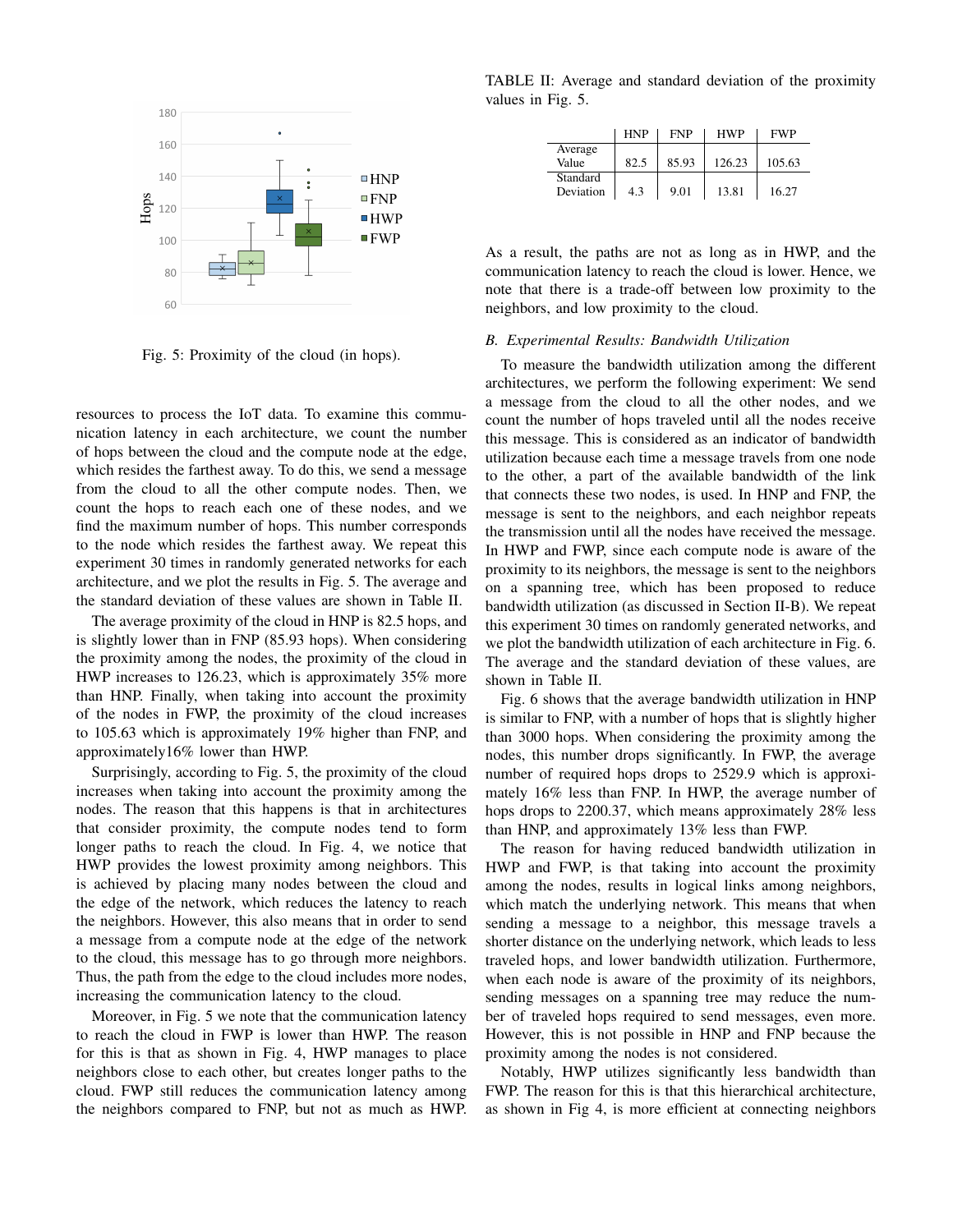

Fig. 6: Bandwidth utilization of sending a message to all the compute nodes (in hops).

based on proximity, and at matching the logical links with the underlying network. FWP still reduces the bandwidth utilization compared to FNP, but not as much as HWP, since the neighbors in FWP are, by average, not as close to each other as in HWP (as shown in Fig 4).

#### *C. Further Discussion*

By comparing hierarchical and flat fog computing architectures with and without proximity awareness, we note that each architecture may prove efficient for different use cases. The hierarchical architecture without proximity awareness, can be very efficient for applications that leverage on compute nodes at the edge of the network, but also require frequent communication with the cloud (cf. Fig. 5). Such applications can be related to use cases such as online storage, which may need to execute tasks at the edge (e.g., data compression), but also include resource-demanding tasks (e.g., feature extraction using machine learning). These tasks are preferably executed in the cloud, due to the limited computational resources at the edge [26].

The flat architecture without proximity awareness shares similar properties with the hierarchical (without proximity awareness), and can be useful for similar use cases. However, the proximity to the cloud is slightly increased (cf. Fig. 5), while the bandwidth utilization is slightly decreased (cf. Fig. 6). These properties may make the flat architecture more appropriate for dealing with use cases with larger files which require more bandwidth.

The hierarchical architecture with proximity awareness exhibits the lowest communication latency (cf. Fig. 4) among neighbors compared to all the alternatives, and also the lowest bandwidth utilization (cf. Fig. 6). However, this is accompanied by the highest communication latency to reach the cloud (cf. Fig. 5). These properties make the hierarchical architecture (with proximity awareness) more suitable for critical applications which require low communication latency with the compute nodes at the edge, and do not necessarily need to interact with the cloud. Use cases that can benefit from

TABLE III: Average and standard deviation of the bandwidth utilization values in Fig. 6.

|                       | <b>HNP</b> | <b>FNP</b> | <b>HWP</b> | <b>FWP</b> |
|-----------------------|------------|------------|------------|------------|
| Average<br>Value      | 3073.17    | 3017.2     | 2200.37    | 2529.9     |
| Standard<br>Deviation | 98.17      | 103.61     | 44.76      | 60.02      |

this, may be, e.g., industrial manufacturing and industrial IoT, because such use cases commonly include applications with stringent latency requirements [31].

Finally, the flat architecture with proximity awareness can be considered as the general-purpose fog computing architecture, because it provides a balance between low communication latency with low bandwidth utilization. This is supported by all the examined criteria in which the flat architecture (with proximity awareness) provides moderately good results, i.e., low communication latency among the neighbors (cf. Fig. 4), low communication latency with the cloud (cf. Fig. 5), and low bandwidth utilization (cf. Fig. 6).

## IV. RELATED WORK

We identify related work both in papers that propose a system model and a fog computing architecture, and in review papers which aim at discussing differences among the already proposed architectures. For this reason, in Section IV-A we present various fog computing architectures from the literature, and in Section IV-B we discuss related review papers.

## *A. Related Fog Computing Architectures*

Fog computing was introduced using the hierarchical architecture [32] although, flat architectures were soon found to be prominent as well. For this reason, related approaches using both architectural styles are discussed below.

Sinaeepourfard et al. [28] propose a hierarchical fog computing architecture for managing the data from the IoT devices. This architecture consists of a cloud compute node at the top, while the other compute nodes which are closer to the IoT devices, are organized in layers below. The number of layers in this architecture depends on the number of participating compute nodes, and increases when more nodes join. In this approach, there are no actual proximity measurements among the nodes. Instead, it is assumed that the latency to reach the cloud is high, whereas the latency to reach the other compute nodes is low. The goal is to reduce the communication latency of processing the IoT data. To achieve this, the data is stored temporarily in the compute nodes of low layers. If the data is not requested, it moves upwards the hierarchy until the cloud is reached. Even though this approach provides a sound architecture for hierarchical fog computing, alternative architectures are not examined. In our work, we examine various fog computing architectures, and we discuss the differences based on quantitative results.

Nguyen et al. [33] present a three-layer hierarchical architecture in which a service provider deploys services on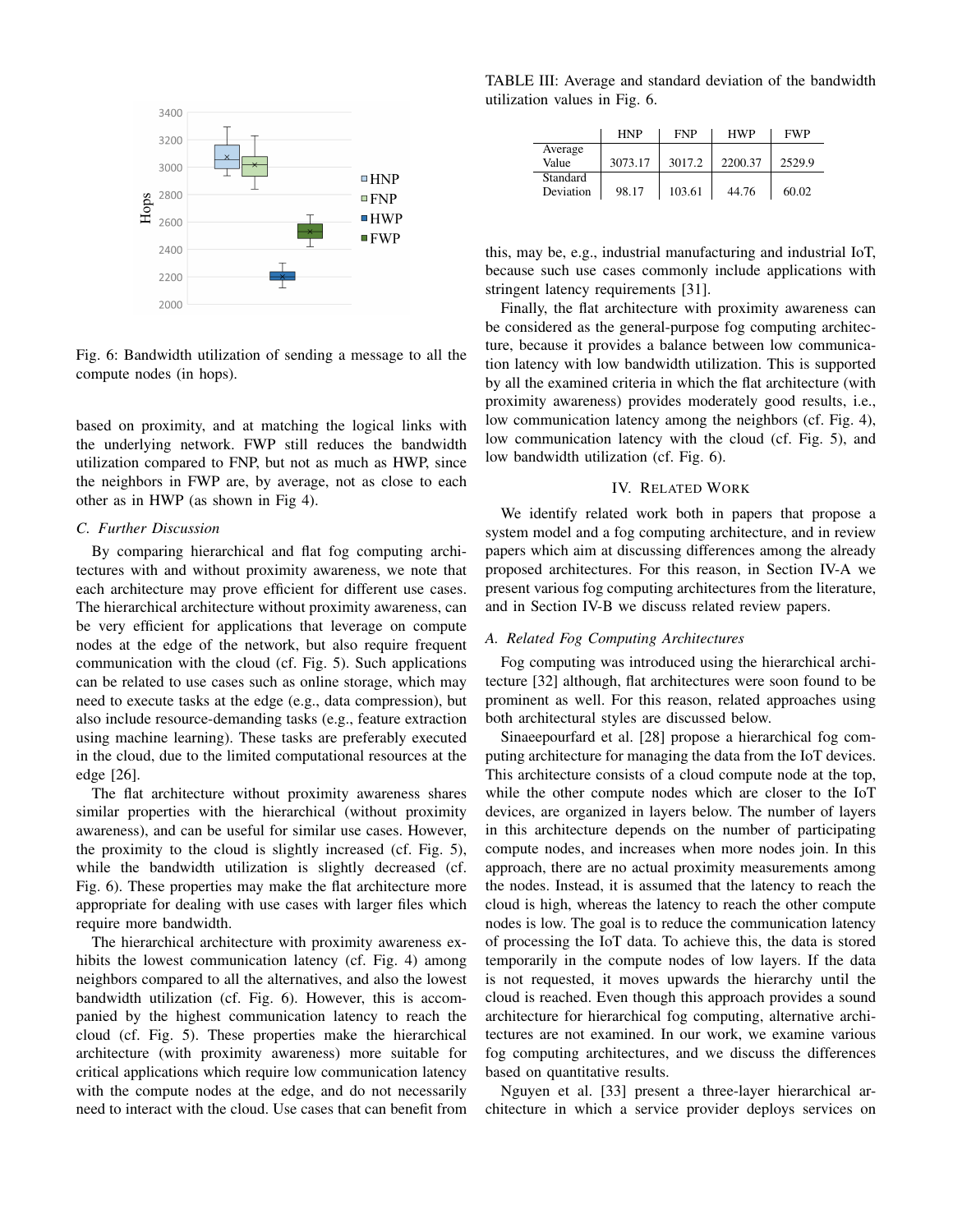available compute nodes at the edge of the network. These services are deployed in the proximity of the IoT devices in order to reduce the communication latency. To estimate proximity, the authors propose a mathematical model to calculate the round-trip times of messages. Furthermore, in this work each compute node is able to discover if a service is deployed in neighbor nodes, in order to manage the available computational resources in an efficient manner. Summed up, this approach provides an efficient and robust architecture for computing at the edge of the network. However, the reason that a three-layer hierarchical architecture is chosen in not discussed, and there is no comparison with alternatives. In our work, we design both hierarchical and flat fog computing architectures, and we examine the differences.

Santos et al [34] propose a fog computing architecture for enabling automatic resource discovery for IoT services. In this architecture, the compute nodes communicate with each other without hierarchical control, but by using distributed hash tables (DHTs). This approach does not take into account actual proximity measurements, but instead, it relies on the DHTs for organizing the nodes. DHTs provide node lookup operations whereby the compute nodes can exchange information regarding the placement of the IoT services, e.g., the amount of available computational resources of each node. Thus, the authors propose a flat architecture based on DHTs in order to enable the participating compute nodes to communicate with each other, and to facilitate applications. Notably, the efficiency of this approach is not compared to a hierarchical architecture. In our work, we design both hierarchical and flat architectures, and we discuss efficiency aspects regarding communication latency and bandwidth utilization.

In our former work [21], we propose a flat fog computing architecture in which each compute node communicates with few nodes in proximity. To measure proximity, we propose the use of hop count. Each compute node in this architecture can receive a request for application execution. Upon request, the node distributes the computations of an application among the neighbor compute nodes. Furthermore, we propose a messaging mechanism which sends the data to neighbor nodes on a spanning tree in order to reduce the bandwidth utilization. However, this work does not discuss alternative architectures, which raises questions regarding the efficiency of the proposed mechanisms (e.g., the messaging mechanism) when applied to a hierarchical architecture. In the work at hand, we discuss both hierarchical and flat architectures, and we examine the efficiency of messaging neighbors on each one of these architectures, in order to show the differences.

Notably, various fog computing architectures have been proposed so far. As described in the discussion above, some of these architectures are hierarchical, and make use of layers to organize the compute nodes, whereas others are flat, and do not use layers. Independently of this, in some architectures the notion of proximity is integrated, and the compute nodes consider proximity measurements (e.g., round-trip times or hop count) when communicating with each other. In other architectures, the proximity among the nodes is assumed

without any actual measurements. However, to the best of our knowledge, no related work provides a comparison between hierarchical and flat fog computing architectures regarding communication latency and bandwidth utilization. For this reason, the work at hand presents a unified system model which is able to represent both architectures, and conducts an evaluation of these architectures in order to examine the differences.

# *B. Related Fog Computing Reviews*

Varshney and Simmhan [35] provide a taxonomy of approaches for specifying and solving the problem of application placement in compute nodes that span from the cloud to the edge of the network. To this end, the authors present a literature review of fog computing architectures and models, and focus on the placement techniques that have been proposed so far. Thus, this work can benefit developers and researchers that are concerned with developing, designing, and selecting appropriate placement algorithms for fog computing. However, guidelines for selecting an appropriate fog computing architecture, which is the aim of the work at hand, are not provided.

Buyya et al. [36] present a manifesto which discusses various aspects of cloud and fog computing, and aims at identifying challenges, state-of-the-art solutions, and potential limitations. This work discusses different fog computing architectures along with emerging trends and future research directions. Notably, in this work the communication among the compute nodes and the utilized architecture (i.e., networking aspects), are considered as a challenge, and various related works are discussed. However, the differences between using a hierarchical and a flat architecture are not discussed. In our work, we examine these differences based on quantitative results.

Varghese and Buyya [37] discuss various computing architectures and models for decentralizing the cloud, and for computing at the edge of the network. Moreover, the advantages of such architectures are analyzed, and potential future research challenges are discussed. However, this work does not compare the alternative architectures, and does not provide any quantitative results to show the differences. On the contrary, in our work we discuss alternative architectures in fog computing, we implement the different approaches, and we conduct various experiments. Based on the results, we are able to provide guidelines for selecting an appropriate architecture according to the requirements of the final applications in mind.

#### V. CONCLUSION

Within this paper, we present and compare hierarchical and flat architectures for fog computing. To this end, first we create a unified system model which is able to represent both of these architectures. Then, we build both hierarchical and flat fog computing systems, and we perform various experiments in order to evaluate the communication latency, and the bandwidth utilization of each architecture. Finally, according to the results which quantify the differences between hierarchical and flat architectures for fog computing, we provide a discussion